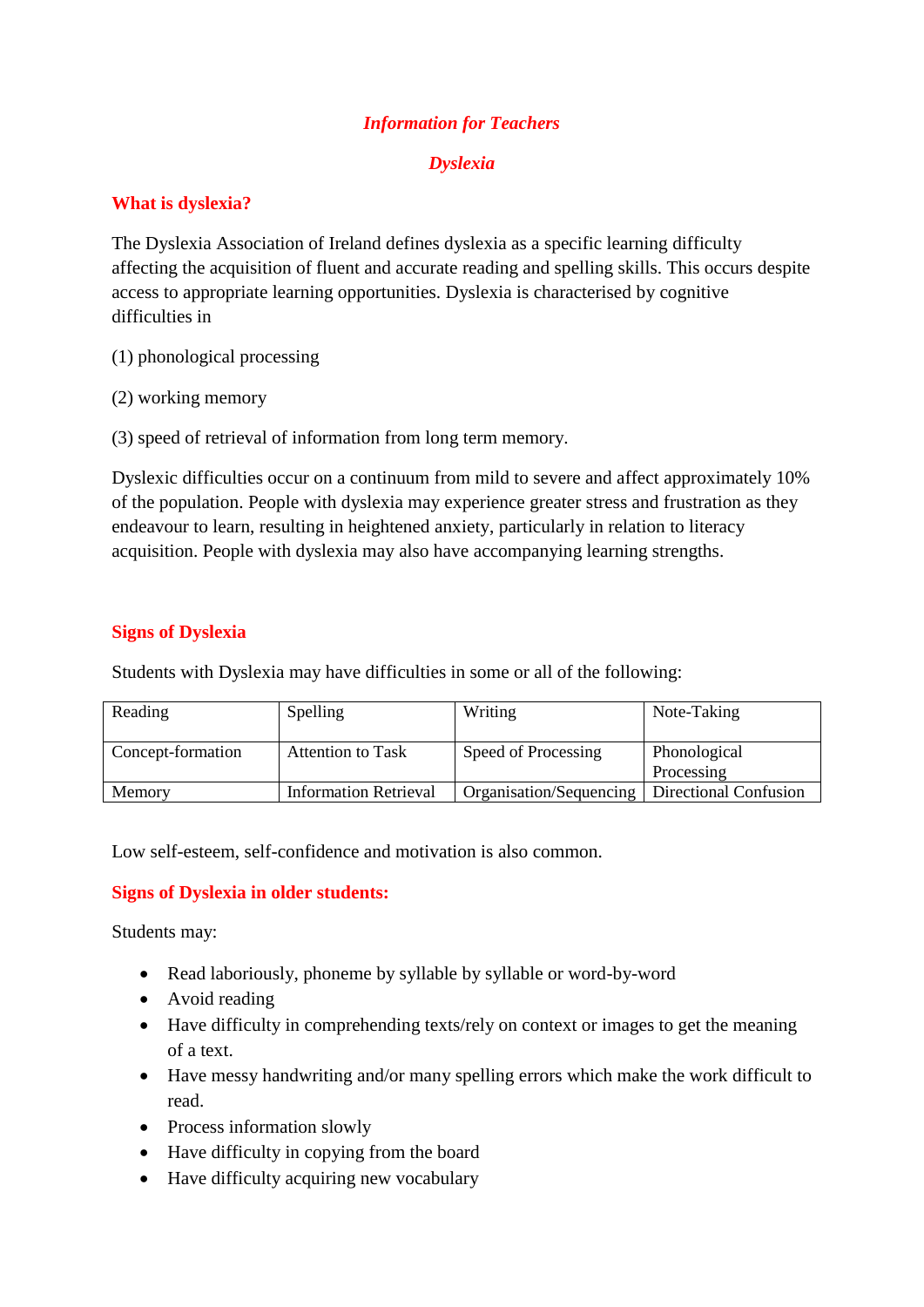- Have difficulties in self-organisation
- Have difficulty in acquiring new skills
- 'Drift-off' in class
- Not finish tests on time

#### **Difficulties at Second Level**

- Organisation
- Reading
- Note-taking, from dictation, board and books
- Memory and learning, particularly rote learning
- Written expression
- Verbal expression
- Sequences
- Spelling
- Slow processing
- Directional confusion
- Poor self-esteem

#### **Support for all**

- Whole school policy on handouts use a dyslexia friendly font, size etc… example [www.dyslexiefont.com](http://www.dyslexiefont.com/)
- Vocabulary Keyword Notebooks for all subjects- sample notebook

#### **https://www.nbss.ie/sites/default/files/publications/vocab\_notebook\_copy\_0.pdf**

- Bring Your Own Devise (BYOD)
- SQ4R Strategies (survey, question, read, recite, relate, and review).
- Ouizlet
- DEAR-(Drop Everything And Read)
- Think time- allow students time to process the question they have been asked and allow time to process the answer, a simple strategy, ask a student a question, then write the question on the board before asking the student to answer the question. This should allow an adequate processing time.
- Writing Framework-POWER- plan, organise, write, edit, review
- Touch Typing for all first years
- Visible thinking routines- what do you see? What do you think? What does it make you wonder?
- Positive Correction- examples
	- Success/Tip/Think
	- Wholes school policy on abbreviations and symbols used when correcting
	- 3 stars and a wish
- Graphic Organisers- examples
	- PDST booklet